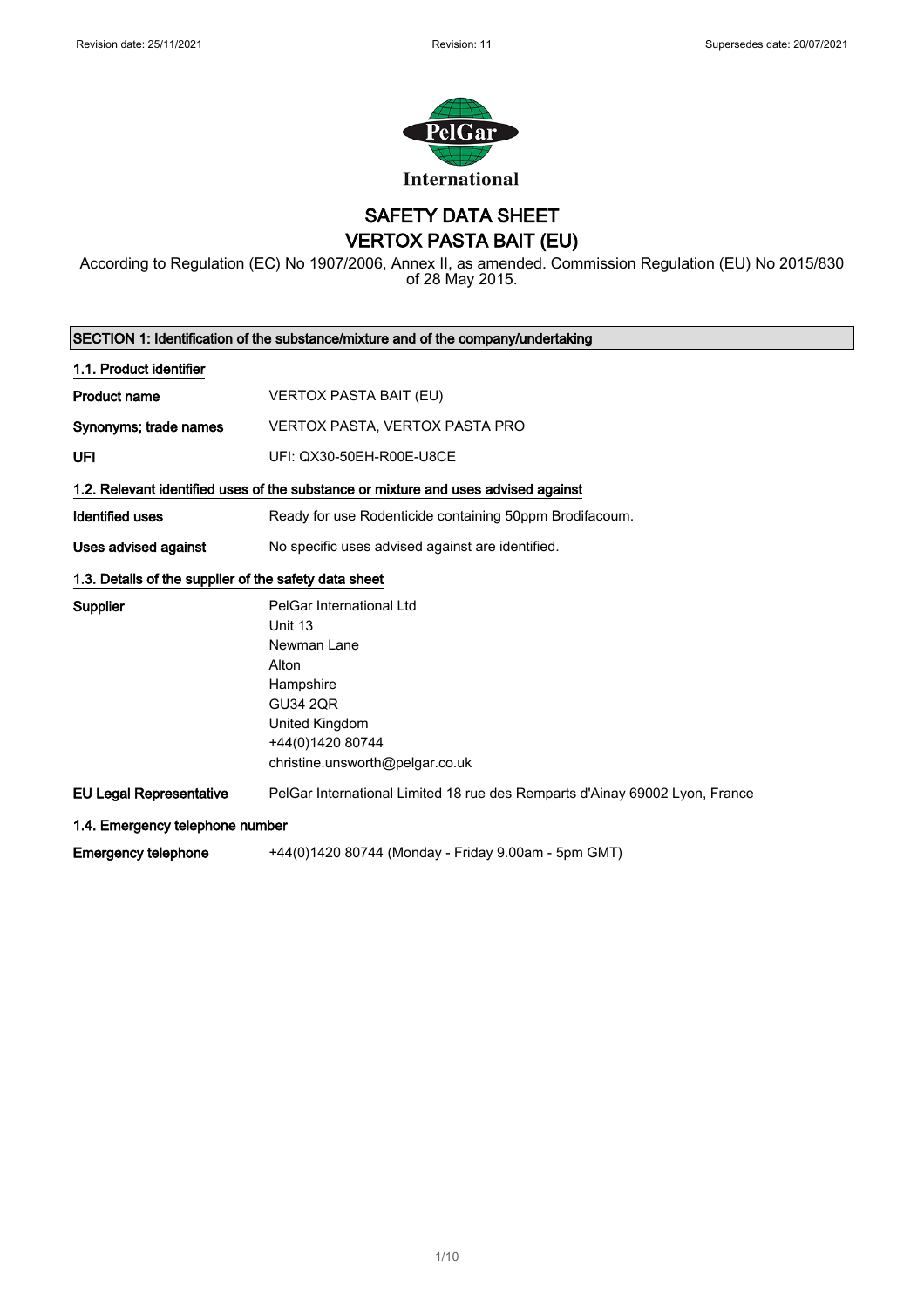| National emergency telephone Austria: +43 1 406 43 43 |                                                                         |
|-------------------------------------------------------|-------------------------------------------------------------------------|
| number                                                | Belgium: 070 245 245                                                    |
|                                                       | Bulgaria: +359 2 9154 233                                               |
|                                                       | Croatia: +3851 2348 342                                                 |
|                                                       | <b>Cyprus: 1401</b>                                                     |
|                                                       | Czech Republic: +420 224 919 293, +420 224 915 402                      |
|                                                       | Denmark: +45 8212 1212                                                  |
|                                                       | Estonia: 16662                                                          |
|                                                       | Finland: 0800 147 111                                                   |
|                                                       | France: +33 (0) 145 42 59 59                                            |
|                                                       | Germany: +44 (0)1420 80744 (9am-5pm Monday- Friday GMT)                 |
|                                                       | Greece: (0030) 2107793777                                               |
|                                                       | Hungary: +36-80-201-199                                                 |
|                                                       | Iceland: (+354) 543 1000 / 112                                          |
|                                                       | Ireland: Members of Public: +353 (01) 809 2166. (8am-10pm daily)        |
|                                                       | Ireland: Healthcare Professionals: +353 (01) 809 2566 (24 hour service) |
|                                                       | Italy: 0382-24444                                                       |
|                                                       | Latvia: +371 67042473                                                   |
|                                                       | Liechtenstein: +44 (0)1420 80744 (9am-5pm Monday- Friday GMT)           |
|                                                       | Lithuania: +370 (85) 2362052                                            |
|                                                       | Luxembourg: 8002 5500                                                   |
|                                                       | Malta: +44 (0)1420 80744 (9am-5pm Monday- Friday GMT)                   |
|                                                       | Netherlands: +31(0)30 274 8888 Healthcare Professionals only            |
|                                                       | Norway: 22 59 13 00                                                     |
|                                                       | Poland: +44 (0)1420 80744 (9am-5pm Monday- Friday GMT)                  |
|                                                       | Portugal: +351 800 250 250                                              |
|                                                       | Romania: +40213183606                                                   |
|                                                       | Slovakia: +421 2 5477 4166                                              |
|                                                       | Slovenia: 112                                                           |
|                                                       | Spain: +34 91 562 04 20                                                 |
|                                                       | Sweden: 112 – Begär Giftinformation                                     |

### SECTION 2: Hazards identification

| 2.1. Classification of the substance or mixture |                                   |
|-------------------------------------------------|-----------------------------------|
| Classification (EC 1272/2008)                   |                                   |
| <b>Physical hazards</b>                         | Not Classified                    |
| <b>Health hazards</b>                           | Repr. 1A - H360D STOT RE 2 - H373 |
| <b>Environmental hazards</b>                    | Not Classified                    |
| 2.2. Label elements                             |                                   |
| <b>Hazard pictograms</b>                        |                                   |
|                                                 |                                   |
| --                                              |                                   |

| Signal word       | Danger                                                                          |
|-------------------|---------------------------------------------------------------------------------|
| Hazard statements | H360D May damage the unborn child.                                              |
|                   | H373 May cause damage to organs (Blood) through prolonged or repeated exposure. |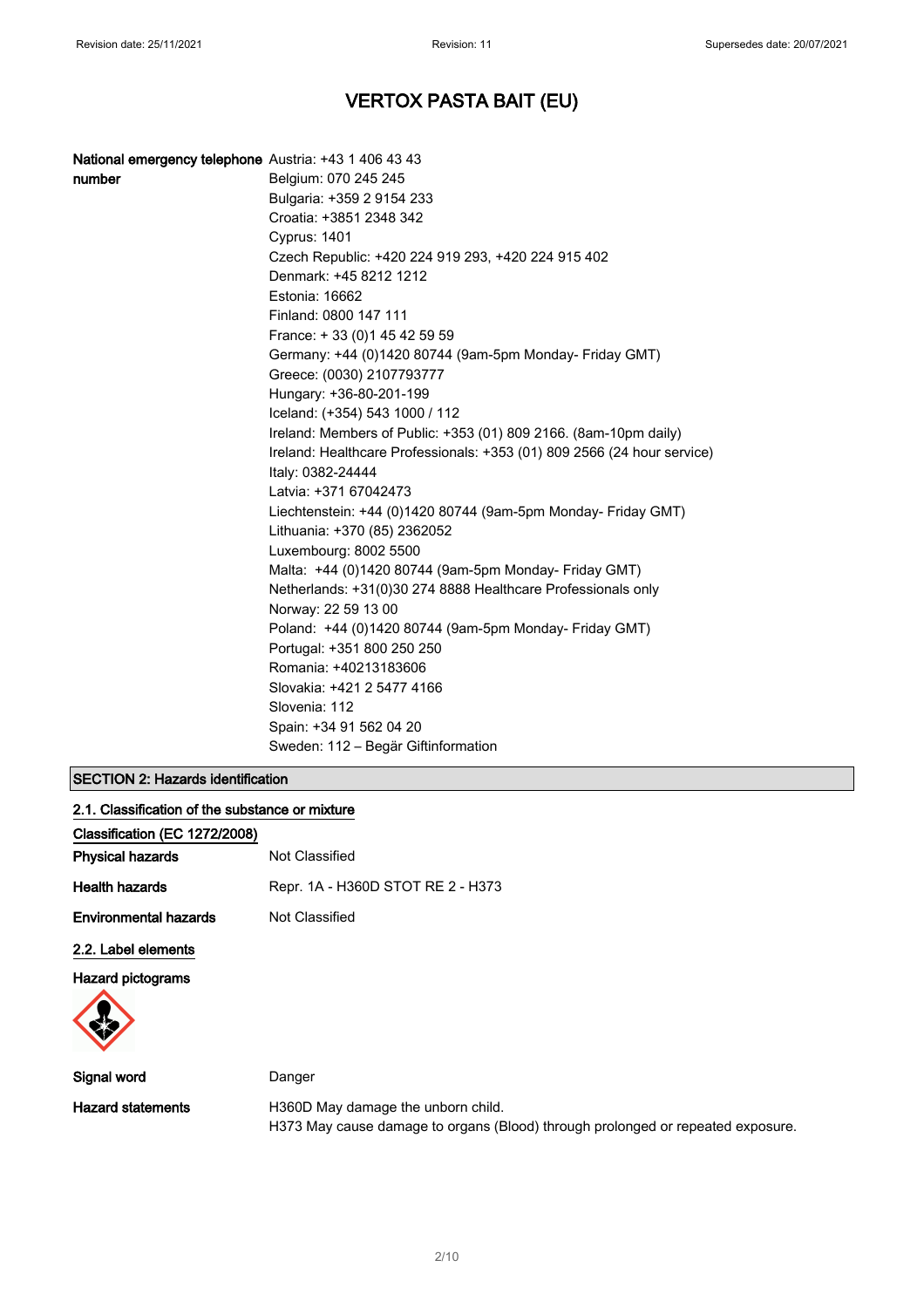| <b>Precautionary statements</b>   | P201 Obtain special instructions before use.<br>P202 Do not handle until all safety precautions have been read and understood.<br>P280 Wear protective gloves.<br>P308+P313 IF exposed or concerned: Get medical advice/attention.<br>P314 Get medical advice/ attention if you feel unwell.<br>P301+P310 IF SWALLOWED: Immediately call a POISON CENTER/ doctor.<br>P405 Store locked up.<br>P404 Store in a closed container.<br>P501 Dispose of contents/ container in accordance with national regulations. |
|-----------------------------------|-----------------------------------------------------------------------------------------------------------------------------------------------------------------------------------------------------------------------------------------------------------------------------------------------------------------------------------------------------------------------------------------------------------------------------------------------------------------------------------------------------------------|
| Supplemental label<br>information | Keep / Store away from foodstuffs, beverages and animal feeding stuffs.                                                                                                                                                                                                                                                                                                                                                                                                                                         |

#### 2.3. Other hazards

This product does not contain any substances classified as PBT or vPvB.

### SECTION 3: Composition/information on ingredients

| 3.2. Mixtures                                                                                                                                                                     |                                |
|-----------------------------------------------------------------------------------------------------------------------------------------------------------------------------------|--------------------------------|
| 2,2'-Iminodiethanol                                                                                                                                                               | < 0.1%                         |
| CAS number: 111-42-2                                                                                                                                                              | EC number: 203-868-0           |
| Classification<br><b>Acute Tox. 4 - H302</b><br>Skin Irrit. 2 - H315<br>Eye Dam. 1 - H318<br>STOT RE 2 - H373                                                                     |                                |
| <b>BRODIFACOUM (EU)</b>                                                                                                                                                           | 0.005%                         |
| CAS number: 56073-10-0                                                                                                                                                            | EC number: 259-980-5           |
| M factor (Acute) = $10$                                                                                                                                                           | M factor (Chronic) = $10$      |
| Classification<br>Acute Tox. 1 - H300<br>Acute Tox. 1 - H310<br>Acute Tox. 1 - H330<br>Repr. 1A - H360D<br>STOT RE 1 - H372<br>Aquatic Acute 1 - H400<br>Aquatic Chronic 1 - H410 |                                |
| <b>Denatonium Benzoate</b><br>CAS number: 3734-33-6                                                                                                                               | < 0.1%<br>EC number: 223-095-2 |
| Classification<br>Acute Tox. 4 - H302<br>Aquatic Chronic 3 - H412                                                                                                                 |                                |
| The full text for all hazard statements is displayed in Section 16.                                                                                                               |                                |

#### SECTION 4: First aid measures

#### 4.1. Description of first aid measures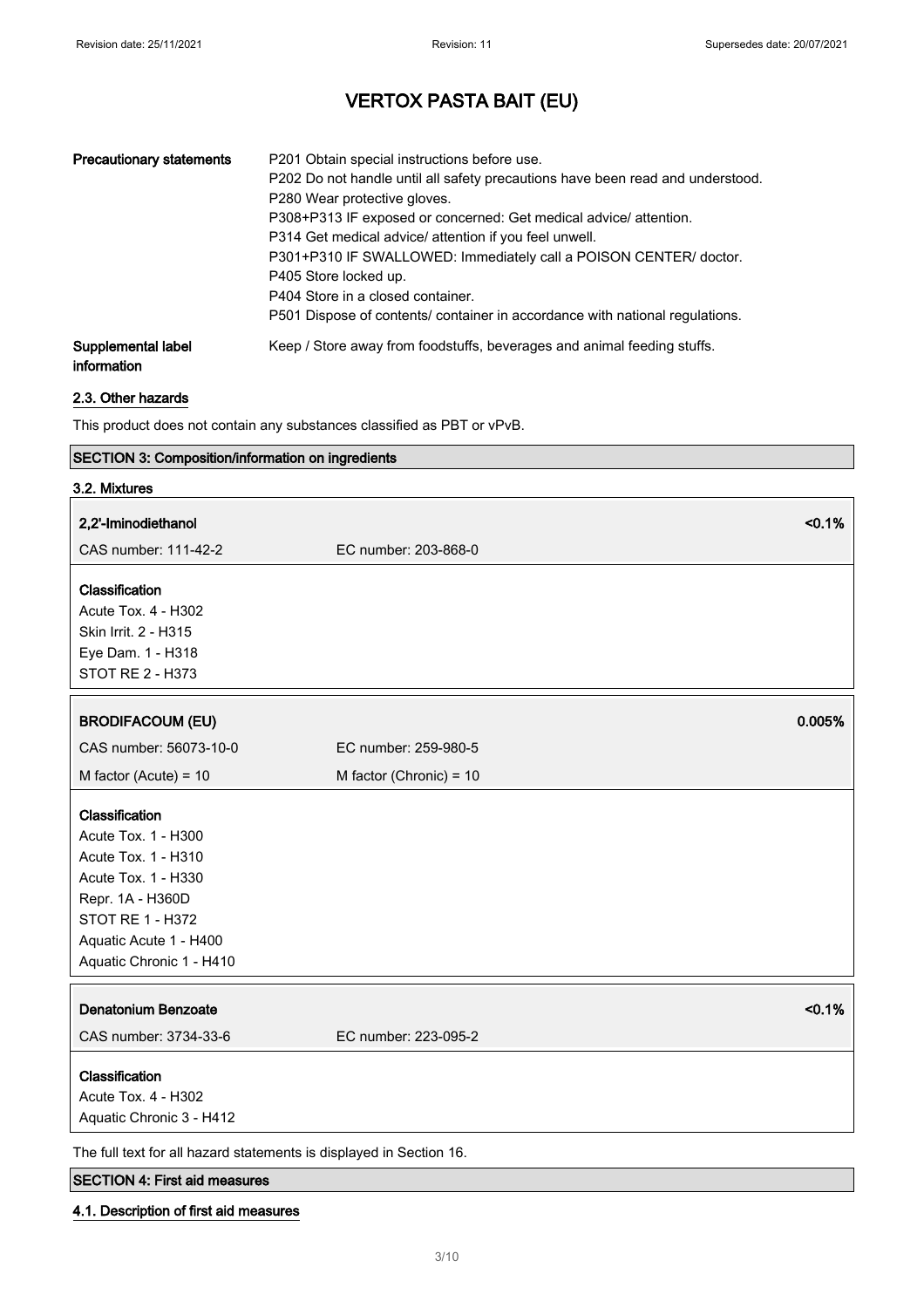| <b>General information</b>                                 | In case of accident or if you feel unwell, seek medical advice immediately (show the label<br>where possible). Advice for Medical Doctors: Brodifacoum is an indirect anti-coagulant.<br>Phytomenadione, Vitamin K, is antidotal. Determin prothrombin time not less than 18 hours<br>after consumption. If elevated, administer Vitamin K1 until prothrombin time normalises.<br>Continue determination of prothrombin time for two weeks after withdrawal of antidote and<br>resume treatment if elevation occurs in that time. |
|------------------------------------------------------------|-----------------------------------------------------------------------------------------------------------------------------------------------------------------------------------------------------------------------------------------------------------------------------------------------------------------------------------------------------------------------------------------------------------------------------------------------------------------------------------------------------------------------------------|
| Inhalation                                                 | Due to the physical nature of this product, exposure by this route is unlikely. IF INHALED:<br>Move affected person to fresh air and keep warm and at rest in a position comfortable for<br>breathing. Get medical attention if symptoms are severe or persist.                                                                                                                                                                                                                                                                   |
| Ingestion                                                  | Rinse mouth thoroughly with water. Do not induce vomiting. Get medical attention<br>immediately.                                                                                                                                                                                                                                                                                                                                                                                                                                  |
| <b>Skin contact</b>                                        | May cause irritation to susceptible persons. Immediately take off all contaminated clothing.<br>Wash skin thoroughly with soap and water. Get medical attention if symptoms are severe or<br>persist after washing.                                                                                                                                                                                                                                                                                                               |
| Eye contact                                                | May cause eye irritation to susceptible persons. Rinse immediately with plenty of water and<br>seek medical advice.                                                                                                                                                                                                                                                                                                                                                                                                               |
| <b>Protection of first aiders</b>                          | First aid personnel should wear appropriate protective equipment during any rescue.                                                                                                                                                                                                                                                                                                                                                                                                                                               |
|                                                            | 4.2. Most important symptoms and effects, both acute and delayed                                                                                                                                                                                                                                                                                                                                                                                                                                                                  |
| <b>General information</b>                                 | The severity of the symptoms described will vary dependent on the concentration and the<br>length of exposure.                                                                                                                                                                                                                                                                                                                                                                                                                    |
| Ingestion                                                  | Harmful if swallowed.                                                                                                                                                                                                                                                                                                                                                                                                                                                                                                             |
|                                                            | 4.3. Indication of any immediate medical attention and special treatment needed                                                                                                                                                                                                                                                                                                                                                                                                                                                   |
| Notes for the doctor                                       | Treat symptomatically.                                                                                                                                                                                                                                                                                                                                                                                                                                                                                                            |
| <b>SECTION 5: Firefighting measures</b>                    |                                                                                                                                                                                                                                                                                                                                                                                                                                                                                                                                   |
| 5.1. Extinguishing media                                   |                                                                                                                                                                                                                                                                                                                                                                                                                                                                                                                                   |
| Suitable extinguishing media                               | The product is not flammable. Extinguish with alcohol-resistant foam, carbon dioxide, dry<br>powder or water fog. Use fire-extinguishing media suitable for the surrounding fire.                                                                                                                                                                                                                                                                                                                                                 |
| Unsuitable extinguishing<br>media                          | Do not use water jet as an extinguisher, as this will spread the fire.                                                                                                                                                                                                                                                                                                                                                                                                                                                            |
| 5.2. Special hazards arising from the substance or mixture |                                                                                                                                                                                                                                                                                                                                                                                                                                                                                                                                   |
| Specific hazards                                           | None known.                                                                                                                                                                                                                                                                                                                                                                                                                                                                                                                       |
| <b>Hazardous combustion</b><br>products                    | Thermal decomposition or combustion products may include the following substances:<br>Harmful gases or vapours.                                                                                                                                                                                                                                                                                                                                                                                                                   |
| 5.3. Advice for firefighters                               |                                                                                                                                                                                                                                                                                                                                                                                                                                                                                                                                   |
| Protective actions during<br>firefighting                  | Avoid breathing fire gases or vapours. Evacuate area. Cool containers exposed to heat with<br>water spray and remove them from the fire area if it can be done without risk. Cool containers<br>exposed to flames with water until well after the fire is out.                                                                                                                                                                                                                                                                    |
| Special protective equipment<br>for firefighters           | Wear positive-pressure self-contained breathing apparatus (SCBA) and appropriate protective<br>clothing. Firefighter's clothing conforming to European standard EN469 (including helmets,<br>protective boots and gloves) will provide a basic level of protection for chemical incidents.                                                                                                                                                                                                                                        |

SECTION 6: Accidental release measures

6.1. Personal precautions, protective equipment and emergency procedures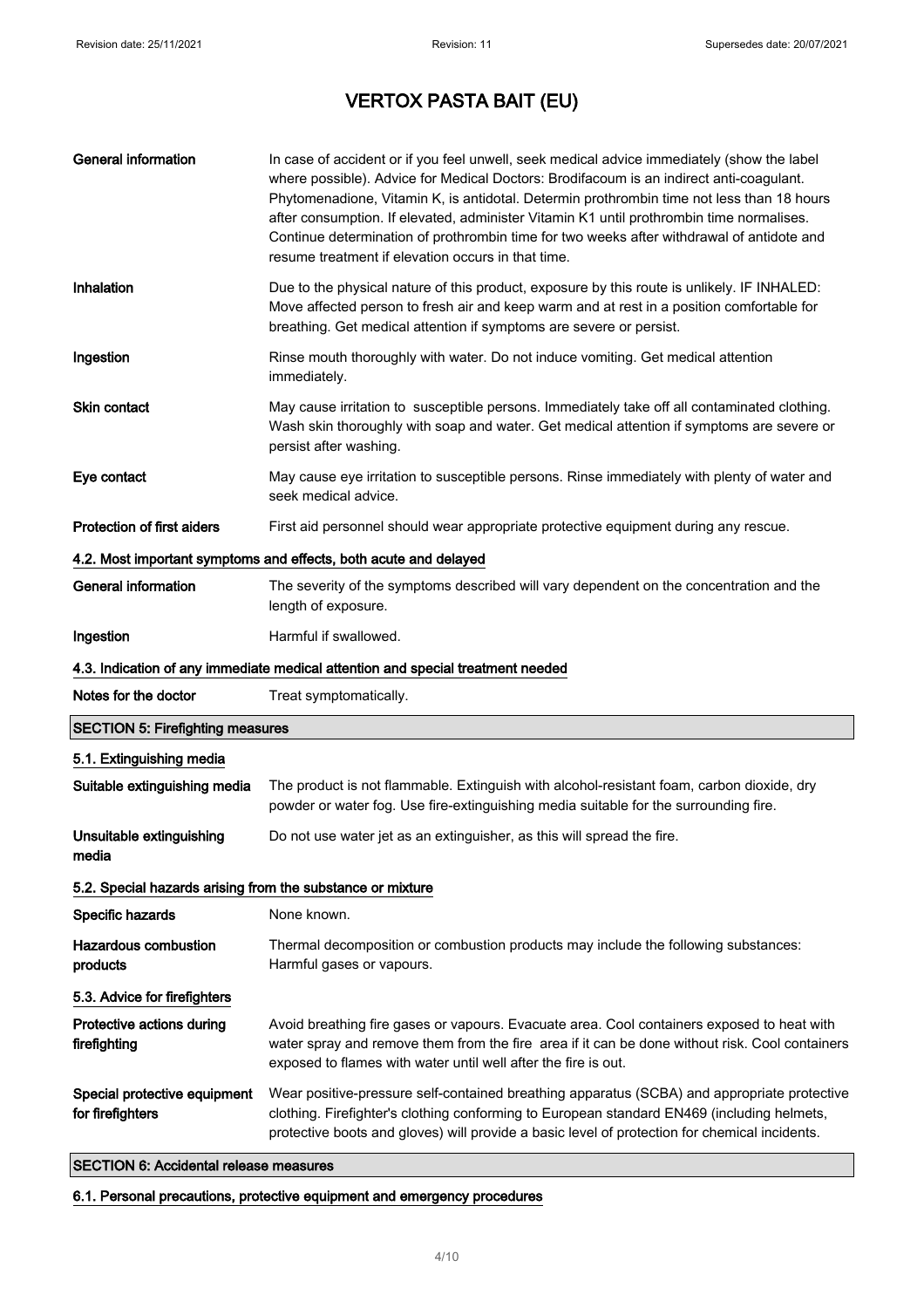| <b>Personal precautions</b>                               | Wear protective clothing as described in Section 8 of this safety data sheet.                                                                                                                                                                                                                                                                                                                                                               |
|-----------------------------------------------------------|---------------------------------------------------------------------------------------------------------------------------------------------------------------------------------------------------------------------------------------------------------------------------------------------------------------------------------------------------------------------------------------------------------------------------------------------|
| 6.2. Environmental precautions                            |                                                                                                                                                                                                                                                                                                                                                                                                                                             |
| <b>Environmental precautions</b>                          | Avoid discharge into drains or watercourses or onto the ground.                                                                                                                                                                                                                                                                                                                                                                             |
| 6.3. Methods and material for containment and cleaning up |                                                                                                                                                                                                                                                                                                                                                                                                                                             |
| Methods for cleaning up                                   | Wear protective clothing as described in Section 8 of this safety data sheet. Clear up spills<br>immediately and dispose of waste safely. Collect spillage with a shovel and broom, or similar<br>and reuse, if possible. Collect and place in suitable waste disposal containers and seal<br>securely. Flush contaminated area with plenty of water. Wash thoroughly after dealing with a<br>spillage. For waste disposal, see Section 13. |
| 6.4. Reference to other sections                          |                                                                                                                                                                                                                                                                                                                                                                                                                                             |
| Reference to other sections                               | For personal protection, see Section 8. See Section 11 for additional information on health<br>hazards. See Section 12 for additional information on ecological hazards. For waste disposal,<br>see Section 13.                                                                                                                                                                                                                             |
| <b>SECTION 7: Handling and storage</b>                    |                                                                                                                                                                                                                                                                                                                                                                                                                                             |
| 7.1. Precautions for safe handling                        |                                                                                                                                                                                                                                                                                                                                                                                                                                             |
| <b>Usage precautions</b>                                  | As the product is a paste it is unlikely to produce dust. Read and follow manufacturer's<br>recommendations. Wear protective clothing as described in Section 8 of this safety data<br>sheet. Keep away from food, drink and animal feeding stuffs. Keep container tightly sealed<br>when not in use.                                                                                                                                       |
| Advice on general<br>occupational hygiene                 | Wash promptly if skin becomes contaminated. Take off contaminated clothing. Wash<br>contaminated clothing before reuse. Wash after use and before eating, smoking and using the<br>toilet.                                                                                                                                                                                                                                                  |
|                                                           | 7.2. Conditions for safe storage, including any incompatibilities                                                                                                                                                                                                                                                                                                                                                                           |
| <b>Storage precautions</b>                                | Keep out of the reach of children. Keep away from food, drink and animal feeding stuffs. Keep<br>only in the original container. Keep container tightly closed, in a cool, well ventilated place.<br>Protect containers from damage. Keep away from oxidising materials, heat and flames.                                                                                                                                                   |
| Storage class                                             | Unspecified storage.                                                                                                                                                                                                                                                                                                                                                                                                                        |
| 7.3. Specific end use(s)                                  |                                                                                                                                                                                                                                                                                                                                                                                                                                             |
| Specific end use(s)                                       | The identified uses for this product are detailed in Section 1.2.                                                                                                                                                                                                                                                                                                                                                                           |
| Usage description                                         | Ready to use rodenticide containing 50 ppm Brodifacoum.                                                                                                                                                                                                                                                                                                                                                                                     |
| <b>SECTION 8: Exposure controls/Personal protection</b>   |                                                                                                                                                                                                                                                                                                                                                                                                                                             |
| 8.1. Control parameters                                   |                                                                                                                                                                                                                                                                                                                                                                                                                                             |
| Occupational exposure limits                              |                                                                                                                                                                                                                                                                                                                                                                                                                                             |
| Propane-1,2-diol (Propane-1,2-diol Particulates)          | WEL 8-Hr limit mg/M3: 10<br>Propane-1,2-diol (Propane-1,2-diol total vapour and particulates)<br>WEL 8-Hr limit ppm: 150<br>WEL 8Hr limit mg/M3: 474                                                                                                                                                                                                                                                                                        |
| Flour                                                     | WEL 8-Hr limit mg/M3: 10 WEL 15 min limit mg/M3: 30                                                                                                                                                                                                                                                                                                                                                                                         |
| 8.2. Exposure controls                                    |                                                                                                                                                                                                                                                                                                                                                                                                                                             |
| Appropriate engineering<br>controls                       | Provide adequate ventilation.                                                                                                                                                                                                                                                                                                                                                                                                               |

Personal protection Keep away from food stuffs.

Eye/face protection **Avoid contact with eyes.**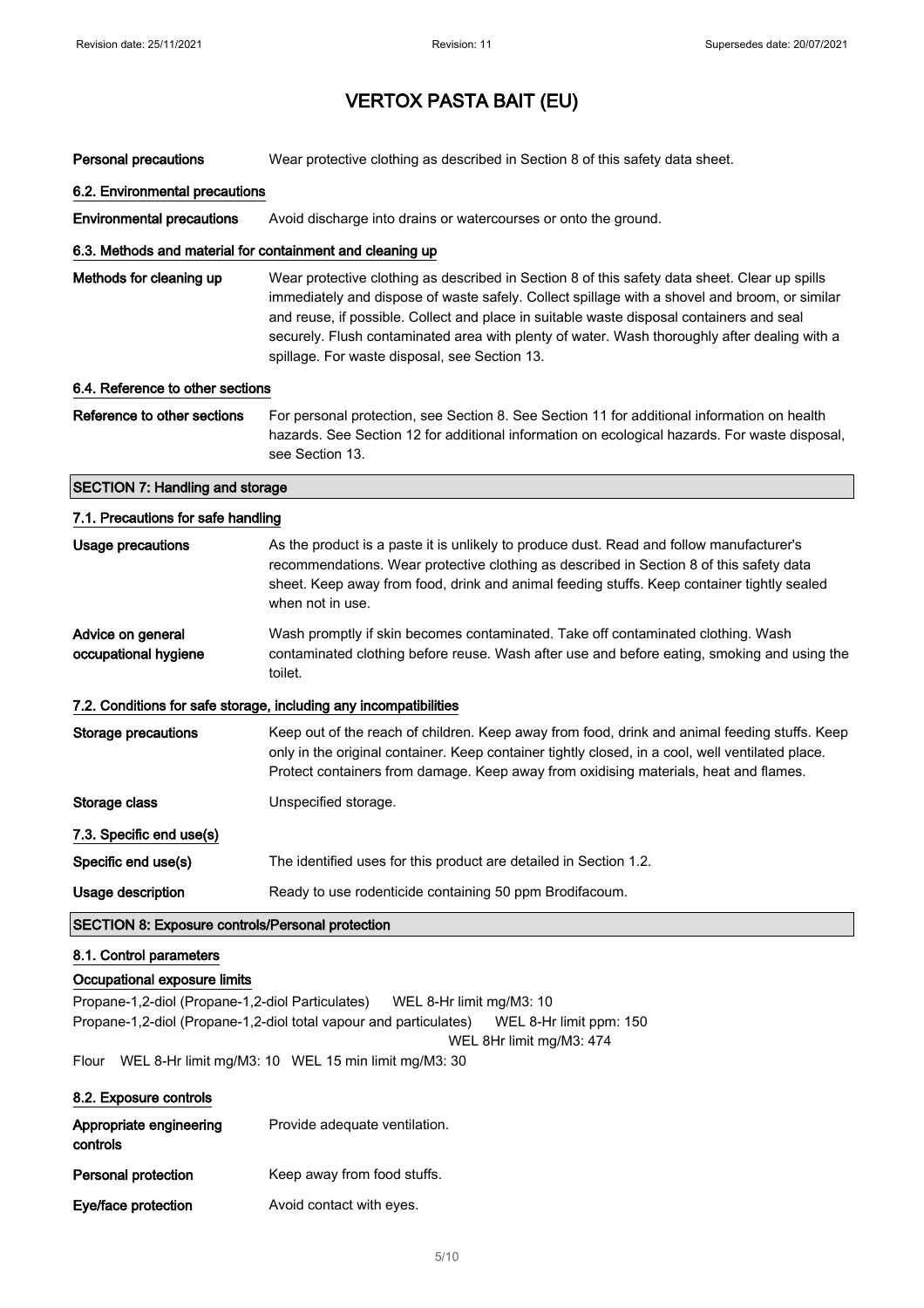| Hand protection                           | Suitable chemical resistant gloves are recommended for professional users.                                                            |
|-------------------------------------------|---------------------------------------------------------------------------------------------------------------------------------------|
| Other skin and body<br>protection         | Personal protective equipment for the body should be selected based on the task being<br>performed and the risks involved.            |
| Hygiene measures                          | Wash hands thoroughly after handling. Do not eat, drink or smoke when using this product.<br>Wash contaminated clothing before reuse. |
| <b>Respiratory protection</b>             | Provide adequate ventilation.                                                                                                         |
| <b>Environmental exposure</b><br>controls | Keep container tightly sealed when not in use. Avoid release to the environment.                                                      |

#### SECTION 9: Physical and chemical properties

| 9.1. Information on basic physical and chemical properties |                                 |
|------------------------------------------------------------|---------------------------------|
| Appearance                                                 | Paste.                          |
| Colour                                                     | Red.                            |
| Odour                                                      | Characteristic.                 |
| <b>Odour threshold</b>                                     | No information available.       |
| pH                                                         | No information available.       |
| <b>Melting point</b>                                       | Not relevant.                   |
| Initial boiling point and range                            | No information available.       |
| Flash point                                                | No information available.       |
| <b>Evaporation rate</b>                                    | No information available.       |
| <b>Evaporation factor</b>                                  | No information available.       |
| Flammability (solid, gas)                                  | combustible                     |
| Upper/lower flammability or<br>explosive limits            | No information available.       |
| Other flammability                                         | No information available.       |
| Vapour pressure                                            | Not relevant.                   |
| Vapour density                                             | Not relevant.                   |
| <b>Relative density</b>                                    | No information available.       |
| <b>Bulk density</b>                                        | No information available.       |
| Solubility(ies)                                            | No information available.       |
| <b>Partition coefficient</b>                               | Not relevant.                   |
| Auto-ignition temperature                                  | No information available.       |
| <b>Decomposition Temperature</b>                           | No information available.       |
| <b>Viscosity</b>                                           | No information available.       |
| <b>Explosive properties</b>                                | Not considered to be explosive. |
| Explosive under the influence<br>of a flame                | Not considered to be explosive. |
| <b>Oxidising properties</b>                                | Not oxidising.                  |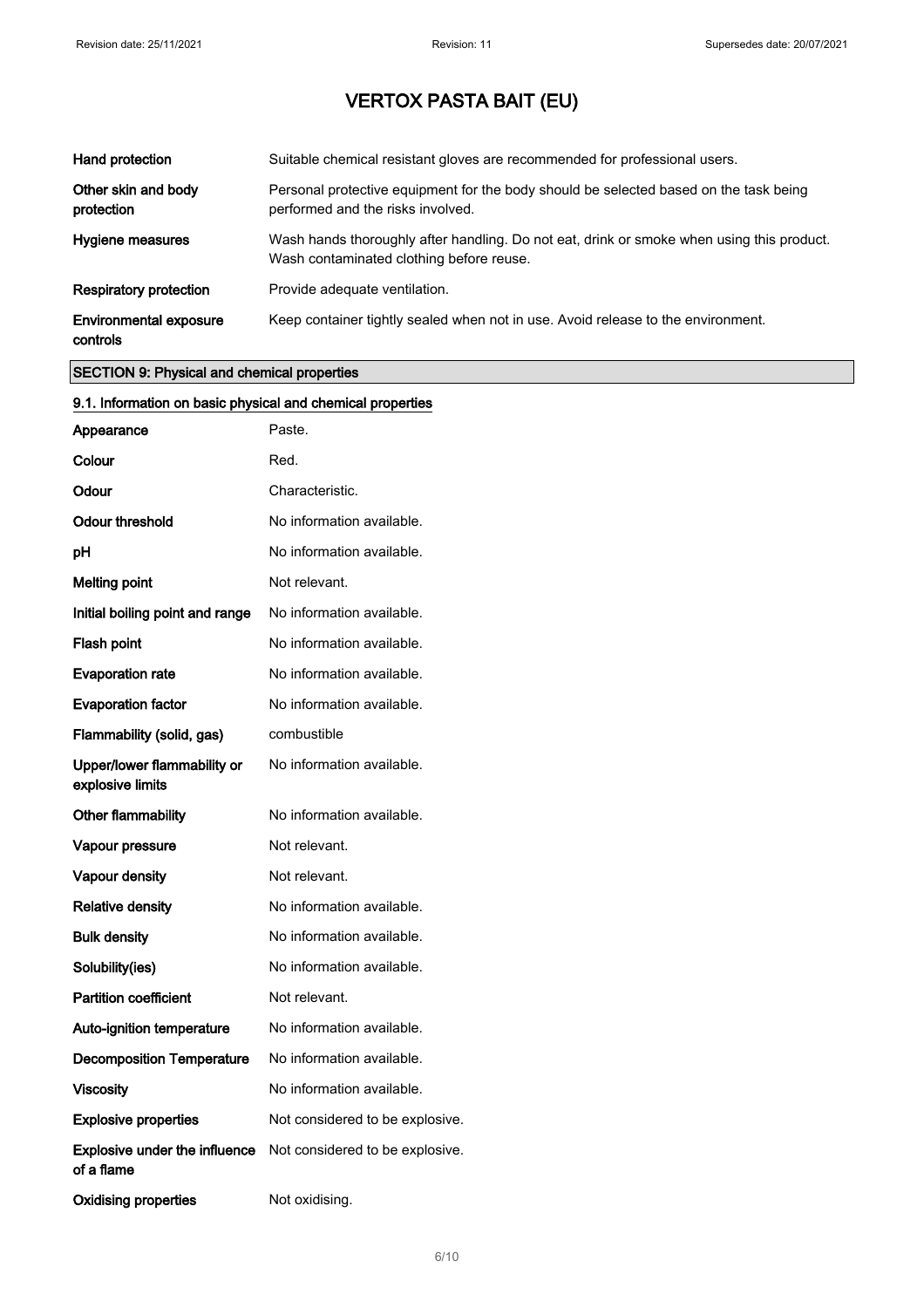#### 9.2. Other information

| <b>SECTION 10: Stability and reactivity</b>                          |                                                                                                                                                                         |
|----------------------------------------------------------------------|-------------------------------------------------------------------------------------------------------------------------------------------------------------------------|
| 10.1. Reactivity                                                     |                                                                                                                                                                         |
| Reactivity                                                           | There are no known reactivity hazards associated with this product.                                                                                                     |
| 10.2. Chemical stability                                             |                                                                                                                                                                         |
| <b>Stability</b>                                                     | Stable at normal ambient temperatures and when used as recommended. Stable under the<br>prescribed storage conditions.                                                  |
| 10.3. Possibility of hazardous reactions                             |                                                                                                                                                                         |
| Possibility of hazardous<br>reactions                                | No potentially hazardous reactions known.                                                                                                                               |
| 10.4. Conditions to avoid                                            |                                                                                                                                                                         |
| <b>Conditions to avoid</b>                                           | There are no known conditions that are likely to result in a hazardous situation.                                                                                       |
| 10.5. Incompatible materials                                         |                                                                                                                                                                         |
| <b>Materials to avoid</b>                                            | Keep away from oxidising materials, heat and flames.                                                                                                                    |
| 10.6. Hazardous decomposition products                               |                                                                                                                                                                         |
| Hazardous decomposition<br>products                                  | Does not decompose when used and stored as recommended. Thermal decomposition or<br>combustion products may include the following substances: Harmful gases or vapours. |
| <b>SECTION 11: Toxicological information</b>                         |                                                                                                                                                                         |
| 11.1. Information on toxicological effects                           |                                                                                                                                                                         |
| Acute toxicity - oral                                                |                                                                                                                                                                         |
| Notes (oral LD <sub>50</sub> )                                       | >2000 mg/kg                                                                                                                                                             |
| Acute toxicity - dermal<br>Notes (dermal LD <sub>50</sub> )          | >2000 mg/kg                                                                                                                                                             |
| Acute toxicity - inhalation<br>Notes (inhalation LC <sub>50</sub> )  | >5 mg/l (Dust)                                                                                                                                                          |
| Skin corrosion/irritation<br>Animal data                             | Based on available data the classification criteria are not met.                                                                                                        |
| Serious eye damage/irritation<br>Serious eye damage/irritation       | Based on available data the classification criteria are not met.                                                                                                        |
| <b>Respiratory sensitisation</b><br><b>Respiratory sensitisation</b> | Based on available data the classification criteria are not met.                                                                                                        |
| <b>Skin sensitisation</b><br><b>Skin sensitisation</b>               | Based on available data the classification criteria are not met.                                                                                                        |
| Germ cell mutagenicity<br>Genotoxicity - in vitro                    | Based on available data the classification criteria are not met.                                                                                                        |
| Carcinogenicity                                                      |                                                                                                                                                                         |
| Carcinogenicity                                                      | Based on available data the classification criteria are not met.                                                                                                        |
| <b>IARC</b> carcinogenicity                                          | None of the ingredients are listed or exempt.                                                                                                                           |
| Reproductive toxicity                                                |                                                                                                                                                                         |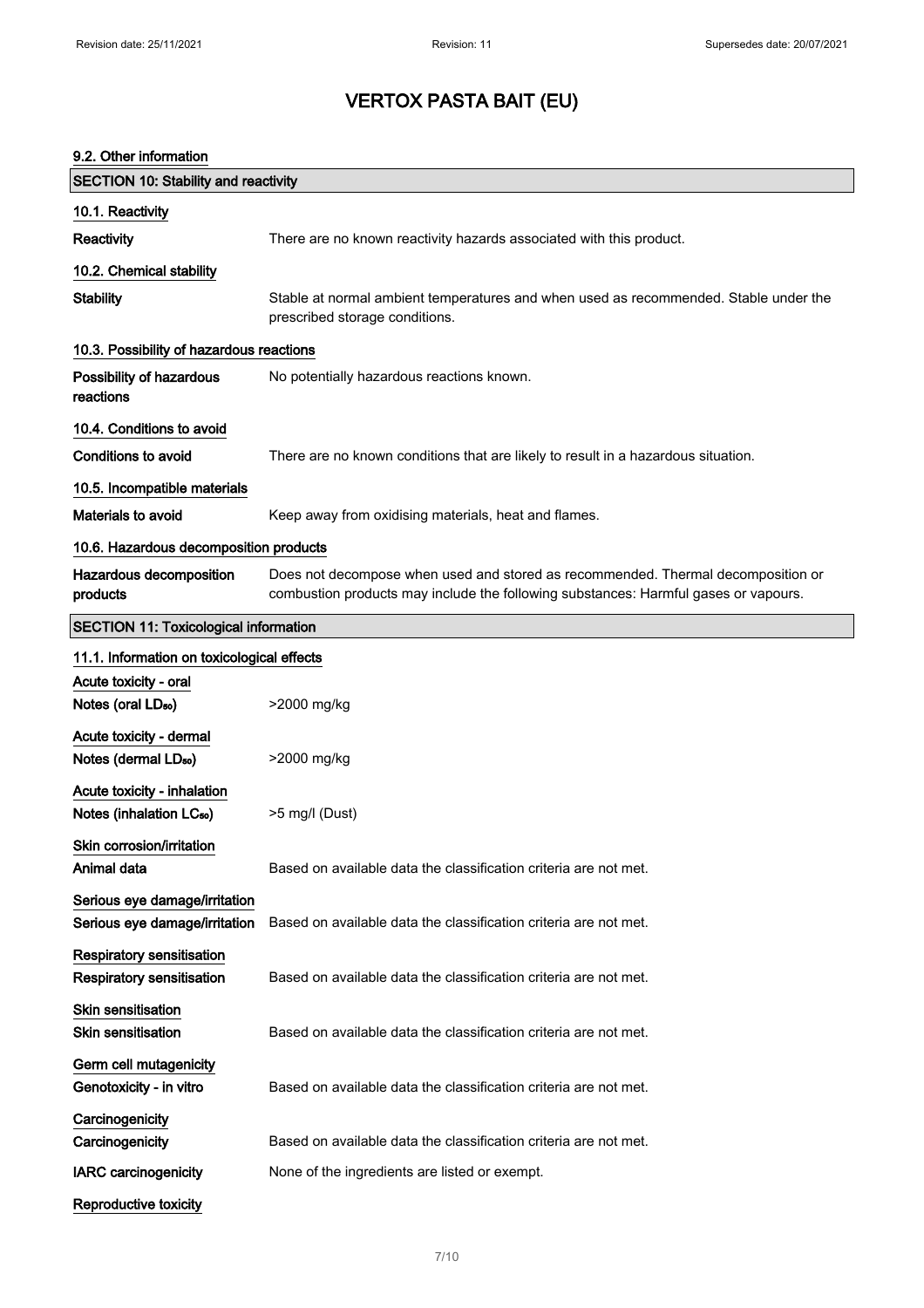|                                                                                | Reproductive toxicity - fertility Based on available data the classification criteria are not met.                                                                                                 |
|--------------------------------------------------------------------------------|----------------------------------------------------------------------------------------------------------------------------------------------------------------------------------------------------|
| Reproductive toxicity -<br>development                                         | May damage the unborn child.                                                                                                                                                                       |
| Specific target organ toxicity - single exposure                               |                                                                                                                                                                                                    |
| STOT - single exposure                                                         | Not classified as a specific target organ toxicant after a single exposure.                                                                                                                        |
| Specific target organ toxicity - repeated exposure<br>STOT - repeated exposure | STOT RE 2 - H373 May cause damage to organs through prolonged or repeated exposure.                                                                                                                |
| <b>Aspiration hazard</b><br><b>Aspiration hazard</b>                           | Not relevant. Solid.                                                                                                                                                                               |
| <b>General information</b>                                                     | Avoid contact during pregnancy/while nursing. May damage fertility. The severity of the<br>symptoms described will vary dependent on the concentration and the length of exposure.                 |
| Inhalation                                                                     | No specific symptoms known.                                                                                                                                                                        |
| Ingestion                                                                      | See section 4 - First Aid                                                                                                                                                                          |
| Skin contact                                                                   | Prolonged contact may cause dryness of the skin.                                                                                                                                                   |
| Eye contact                                                                    | No specific symptoms known.                                                                                                                                                                        |
| Route of exposure                                                              | Ingestion Inhalation Skin and/or eye contact                                                                                                                                                       |
| <b>Toxicity of ingredients</b>                                                 | Denatonium Benzoate: LD50 Oral (Rat) = 584 mg/kg LC50 (Rat) 4h: >8.7 mg/l Brodifacoum<br>Acute Oral ≤5mg/kg Acute Dermal ≤50mg/kg Acute Inhalation ≤0.05mg/kg (Commission<br>Regulation 2016/1179) |
|                                                                                |                                                                                                                                                                                                    |
| <b>SECTION 12: Ecological information</b>                                      |                                                                                                                                                                                                    |
| Ecotoxicity                                                                    | Not regarded as dangerous for the environment. However, large or frequent spills may have<br>hazardous effects on the environment.                                                                 |
| 12.1. Toxicity                                                                 |                                                                                                                                                                                                    |
| <b>Toxicity</b>                                                                | Based on available data the classification criteria are not met.                                                                                                                                   |
| 12.2. Persistence and degradability                                            |                                                                                                                                                                                                    |
|                                                                                | Persistence and degradability The degradability of the product is not known.                                                                                                                       |
| 12.3. Bioaccumulative potential                                                |                                                                                                                                                                                                    |
| Bioaccumulative potential                                                      | No data available on bioaccumulation.                                                                                                                                                              |
| <b>Partition coefficient</b>                                                   | Not relevant.                                                                                                                                                                                      |
| 12.4. Mobility in soil                                                         |                                                                                                                                                                                                    |
| <b>Mobility</b>                                                                | No data available.                                                                                                                                                                                 |
| 12.5. Results of PBT and vPvB assessment                                       |                                                                                                                                                                                                    |
| 12.6. Other adverse effects                                                    |                                                                                                                                                                                                    |
| Other adverse effects                                                          | Toxic to mammals, including domesticated animals and birds if ingested. Exposure of non-<br>target animals should be prevented.                                                                    |
| <b>Toxicity of ingredients</b>                                                 | <b>Brodifacoum</b><br>Daphnia EC50/48Hr = 0.25 mg/l Rainbow trout LC50/96Hr = 0.042 mg/l                                                                                                           |
| <b>SECTION 13: Disposal considerations</b>                                     |                                                                                                                                                                                                    |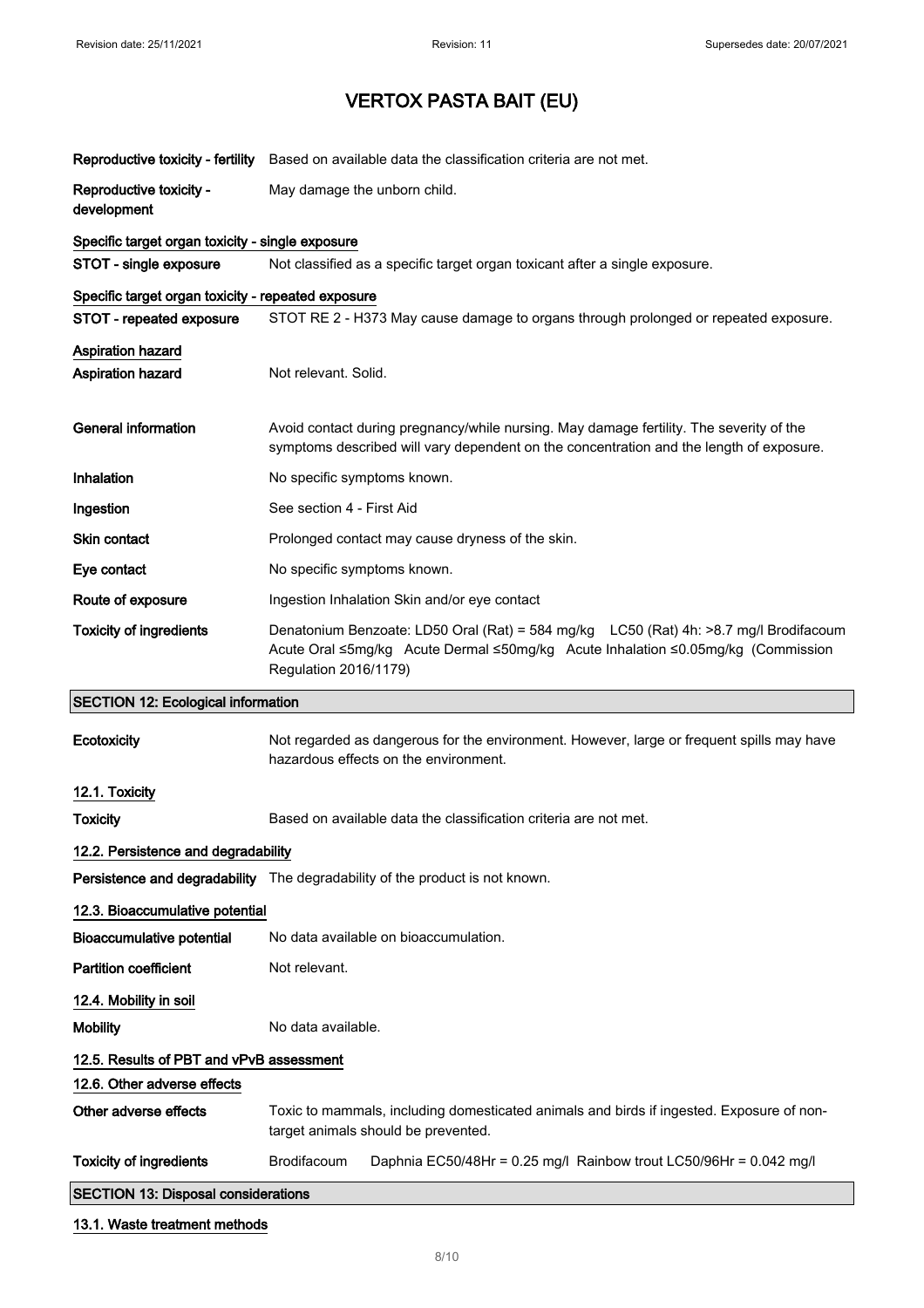| General information | This material and its container must be disposed of in a safe way.                                                                                                        |
|---------------------|---------------------------------------------------------------------------------------------------------------------------------------------------------------------------|
| Disposal methods    | Dispose of in accordance with applicable regional, national, and local laws and regulations.<br>Dispose of Contaminated packaging as unused product unless fully cleaned. |
| Waste class         | Waste disposal key number from EWC is 20 01 19 (Pesticides)                                                                                                               |

#### SECTION 14: Transport information

General The product is not covered by international regulations on the transport of dangerous goods (IMDG, IATA, ADR/RID).

#### 14.1. UN number

Not applicable.

#### 14.2. UN proper shipping name

Not applicable.

#### 14.3. Transport hazard class(es)

No transport warning sign required.

#### 14.4. Packing group

Not applicable.

#### 14.5. Environmental hazards

### Environmentally hazardous substance/marine pollutant

No.

#### 14.6. Special precautions for user

Not applicable.

#### 14.7. Transport in bulk according to Annex II of MARPOL and the IBC Code

#### Transport in bulk according to Not applicable. Annex II of MARPOL 73/78 and the IBC Code

#### SECTION 15: Regulatory information

#### 15.1. Safety, health and environmental regulations/legislation specific for the substance or mixture

| <b>National regulations</b> | Authorisation number: IE/BPA 70535<br>Health and Safety at Work etc. Act 1974 (as amended).<br>EH40/2005 Workplace exposure limits.<br>The Carriage of Dangerous Goods and Use of Transportable Pressure Equipment<br>Regulations 2009 (SI 2009 No. 1348) (as amended) ["CDG 2009"].                                                                                                                                                                                 |
|-----------------------------|----------------------------------------------------------------------------------------------------------------------------------------------------------------------------------------------------------------------------------------------------------------------------------------------------------------------------------------------------------------------------------------------------------------------------------------------------------------------|
| EU legislation              | Regulation (EC) No 1907/2006 of the European Parliament and of the Council of 18<br>December 2006 concerning the Registration, Evaluation, Authorisation and Restriction of<br>Chemicals (REACH) (as amended).<br>Commission Regulation (EU) No 2015/830 of 28 May 2015.<br>Regulation (EC) No 1272/2008 of the European Parliament and of the Council of 16<br>December 2008 on classification, labelling and packaging of substances and mixtures (as<br>amended). |

#### 15.2. Chemical safety assessment

No chemical safety assessment has been carried out.

#### Inventories